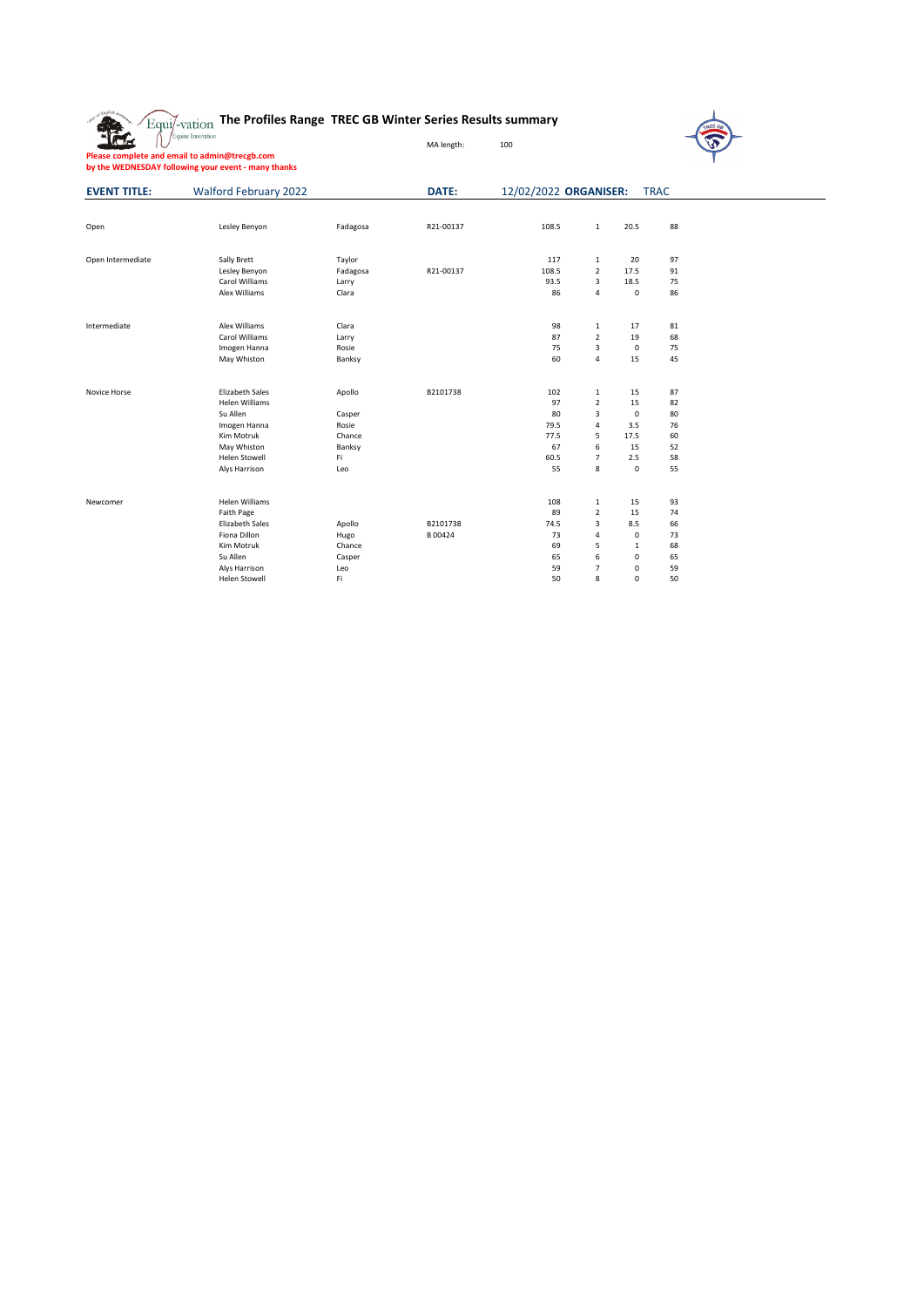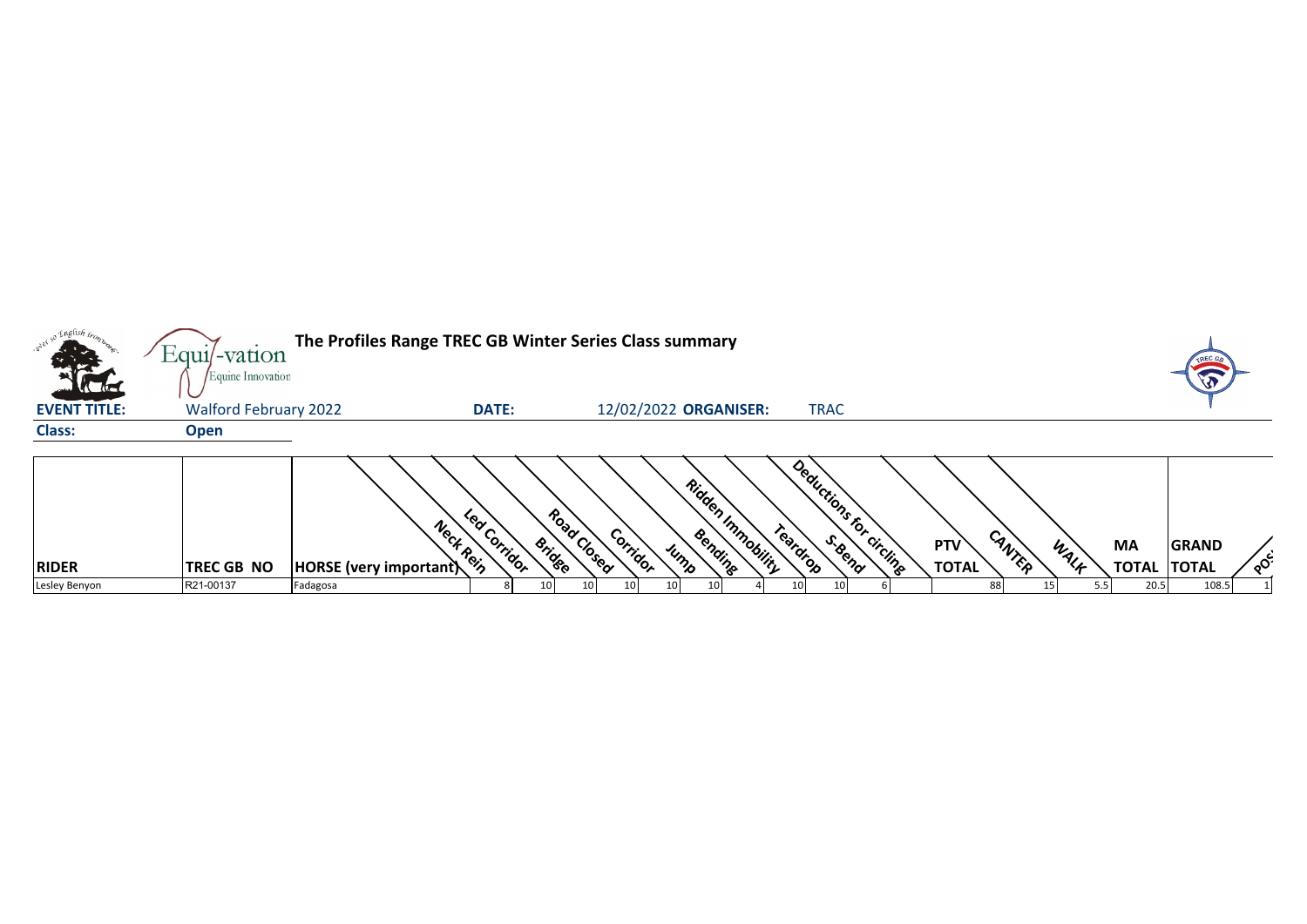| <b>Allah</b>        | The Profiles Range TREC GB Winter Series Class summary<br>Equi/-vation<br>Equine Innovation |                                                      |                         |               |             |          |  |                 |                       |          |                 |                         |  |                     |                 | TREC GB |                          |              |                      |
|---------------------|---------------------------------------------------------------------------------------------|------------------------------------------------------|-------------------------|---------------|-------------|----------|--|-----------------|-----------------------|----------|-----------------|-------------------------|--|---------------------|-----------------|---------|--------------------------|--------------|----------------------|
| <b>EVENT TITLE:</b> | <b>Walford February 2022</b>                                                                |                                                      | <b>DATE:</b>            |               |             |          |  |                 | 12/02/2022 ORGANISER: |          | <b>TRAC</b>     |                         |  |                     |                 |         |                          |              |                      |
| <b>Class:</b>       | <b>Open Intermediate</b>                                                                    |                                                      |                         |               |             |          |  |                 |                       |          |                 |                         |  |                     |                 |         |                          |              |                      |
| <b>RIDER</b>        | <b>TREC GB NO</b>                                                                           | <b>Mercy Mercy Control</b><br>HORSE (very important) | <b>Po</b><br>J Corridor | <b>Bridge</b> | Road Closed | Corridor |  | Bending<br>Jump | Ridden Immobility     | Teardrop |                 | Deductions for circling |  | PTV<br><b>TOTAL</b> | CANTER          | WALK    | MA<br><b>TOTAL TOTAL</b> | <b>GRAND</b> | $\circ$ <sup>c</sup> |
| <b>Sally Brett</b>  |                                                                                             | Taylor                                               | 10 <sub>1</sub>         | 10            | 10          |          |  |                 | 10                    | 10       | 10 <sup>1</sup> | 10                      |  | 97                  | 15              |         | 20                       | 117          |                      |
| Lesley Benyon       | R21-00137                                                                                   | Fadagosa                                             |                         | 10            | 10          |          |  | 10              | 10 <sup>1</sup>       | 10       | 10              |                         |  | 91                  | 15 <sub>l</sub> | 2.5     | 17.5                     | 108.5        |                      |
| Carol Williams      |                                                                                             | Larry                                                |                         |               | 10          |          |  | 10              |                       | 10       |                 |                         |  |                     | 15              | 3.5     | 18.5                     | 93.5         |                      |
| Alex Williams       |                                                                                             | Clara                                                |                         | 10            | 10          |          |  |                 |                       | 10       |                 |                         |  | 86                  |                 |         |                          |              |                      |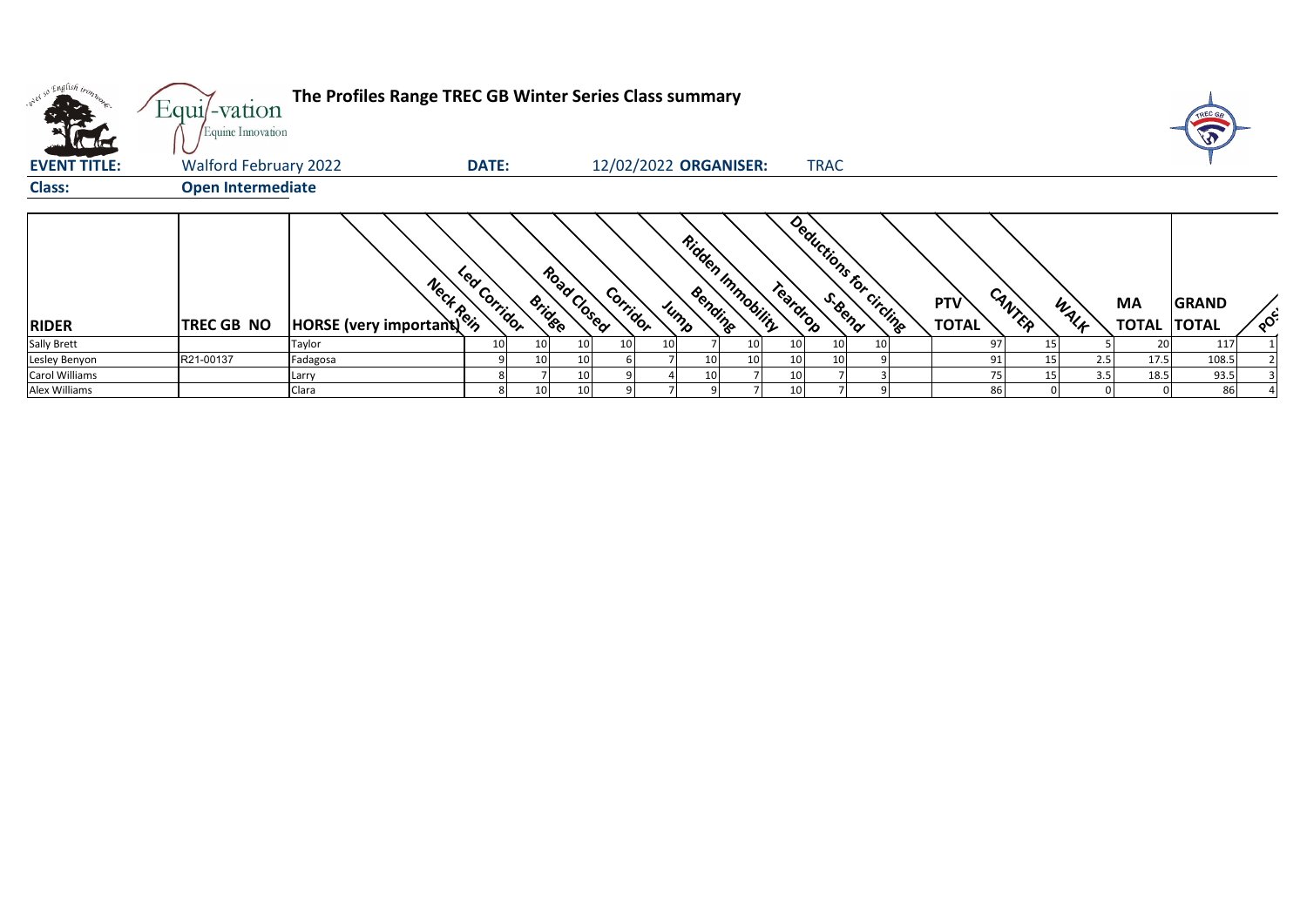| over so English tronn<br><b>ALL</b> | Equi/-vation<br>Equine Innovation | The Profiles Range TREC GB Winter Series Class summary |              |          |        |                           |                 |                              |                                      |    |                     |                 |      |                          | $\mathbf{v}$ |                         |
|-------------------------------------|-----------------------------------|--------------------------------------------------------|--------------|----------|--------|---------------------------|-----------------|------------------------------|--------------------------------------|----|---------------------|-----------------|------|--------------------------|--------------|-------------------------|
| <b>EVENT TITLE:</b>                 | <b>Walford February 2022</b>      |                                                        | <b>DATE:</b> |          |        | 12/02/2022 ORGANISER:     |                 |                              | <b>TRAC</b>                          |    |                     |                 |      |                          |              |                         |
| <b>Class:</b>                       | Intermediate                      |                                                        |              |          |        |                           |                 |                              |                                      |    |                     |                 |      |                          |              |                         |
| <b>RIDER</b>                        | <b>TREC GB NO</b>                 | Ridden Inmobility<br>And the HORSE (very important)    |              | Teardrop | S.Bend | Led Corridor<br>Neck Rein |                 | Road Closed<br><b>Bridge</b> | Deductions for circlings<br>Corridor |    | PTV<br><b>TOTAL</b> | CANTER          | WALK | MA<br><b>TOTAL TOTAL</b> | <b>GRAND</b> | $\circ^{\mathcal{C}^2}$ |
| Alex Williams                       |                                   | Clara                                                  |              | 10       |        |                           |                 | 10                           |                                      |    | 81                  | 15              |      |                          | 98           |                         |
| <b>Carol Williams</b>               |                                   | Larry                                                  |              | 10       |        |                           |                 | 10 <sub>1</sub>              |                                      |    | 68                  | 14.5            | 4.5  | 19                       | 87           |                         |
| Imogen Hanna                        |                                   | Rosie                                                  |              | 10       |        |                           | 10              | 10                           |                                      | 10 |                     |                 |      |                          |              |                         |
| May Whiston                         |                                   | Banksy                                                 |              |          |        |                           | 10 <sup>1</sup> |                              |                                      |    |                     | 15 <sub>l</sub> |      | 15                       | 60           |                         |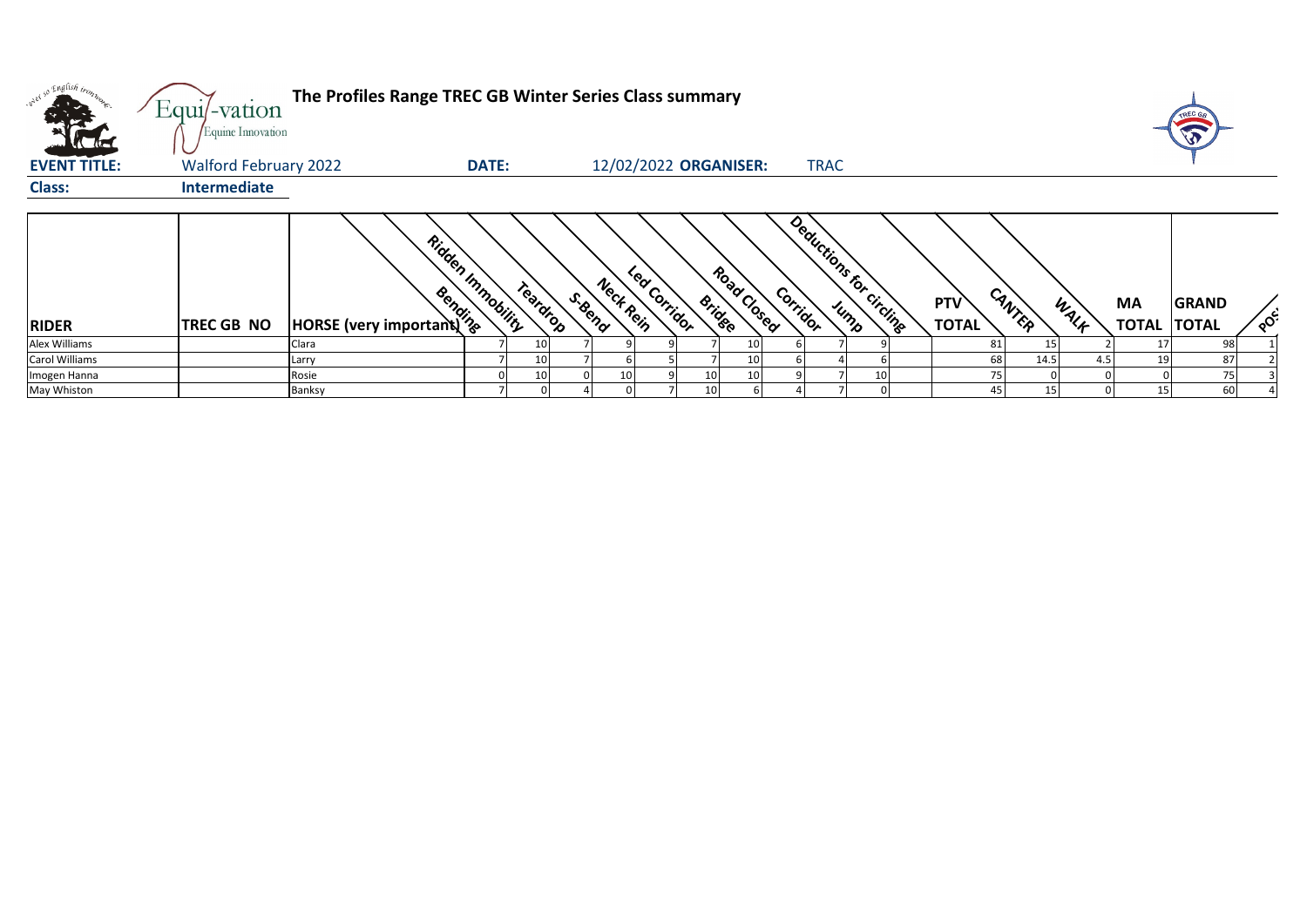| w <sup>ed 50</sup> English tronn.<br><b>All Allent</b> | Equi/-vation<br>Equine Innovation | The Profiles Range TREC GB Winter Series Class summary |              |                 |             |    |                 |                       |                 |             |                          |                            |        |      |                          |              |     |
|--------------------------------------------------------|-----------------------------------|--------------------------------------------------------|--------------|-----------------|-------------|----|-----------------|-----------------------|-----------------|-------------|--------------------------|----------------------------|--------|------|--------------------------|--------------|-----|
| <b>EVENT TITLE:</b>                                    | <b>Walford February 2022</b>      |                                                        | <b>DATE:</b> |                 |             |    |                 | 12/02/2022 ORGANISER: |                 | <b>TRAC</b> |                          |                            |        |      |                          |              |     |
| <b>Class:</b>                                          | <b>Novice Horse</b>               |                                                        |              |                 |             |    |                 |                       |                 |             |                          |                            |        |      |                          |              |     |
| <b>RIDER</b>                                           | <b>TREC GB NO</b>                 | <b>Execution</b><br>HORSE (very important)             | Mount        | <b>Bridge</b>   | Road Closed |    | Bending<br>Jump | Ridden Inmobility     | Teardrop        | S. Bend     | Deductions for circlings | <b>PTV</b><br><b>TOTAL</b> | CANTER | WALF | MA<br><b>TOTAL TOTAL</b> | <b>GRAND</b> | POC |
| <b>Elizabeth Sales</b>                                 | B2101738                          | Apollo                                                 | 10           | 10 <sub>1</sub> | 10          |    |                 |                       | 10 <sup>1</sup> |             | 10                       | 87                         |        |      | 15                       | 102          |     |
| <b>Helen Williams</b>                                  |                                   |                                                        | 10           |                 | 10          |    |                 |                       | 10<br>10        |             |                          | 82                         |        |      |                          | 97           |     |
| Su Allen                                               |                                   | Casper                                                 |              |                 | 10          |    |                 |                       | 10              | 10          |                          | 80                         |        |      |                          | 80           |     |
| Imogen Hanna                                           |                                   | Rosie                                                  | 10           |                 | 10          |    |                 |                       |                 | 10          | 10                       | 76                         |        |      | 3.5                      | 79.5         |     |
| Kim Motruk                                             |                                   | Chance                                                 |              | 10              | 10          |    | 8               |                       | 10              |             |                          | 60                         |        |      | 17.5                     | 77.5         |     |
| May Whiston                                            |                                   | Banksy                                                 |              |                 |             | 10 |                 |                       |                 |             |                          | 52                         |        |      | 15                       | 67           |     |
| <b>Helen Stowell</b>                                   |                                   |                                                        |              |                 |             | 10 |                 |                       |                 |             |                          | 58                         |        |      | 2.5                      | 60.5         |     |
| <b>Alys Harrison</b>                                   |                                   | Leo                                                    |              |                 | 10          |    |                 |                       |                 |             |                          | 55                         |        |      |                          | 55           |     |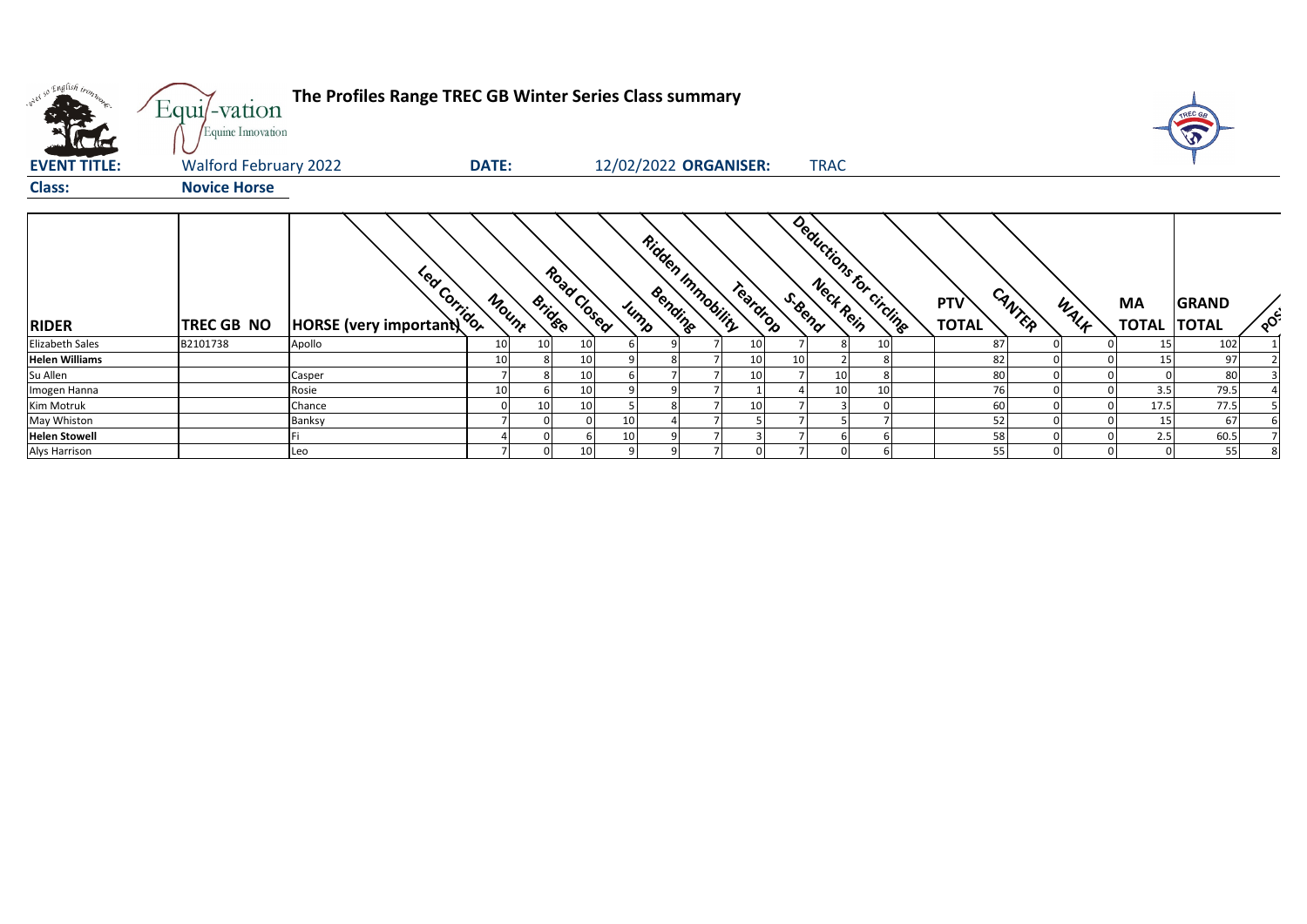| only so English trong  | Equi/-vation<br>Equine Innovation | The Profiles Range TREC GB Winter Series Class summary |              |               |             |    |                                      |          |         |                         |                                      |      |                                 |              |                  |
|------------------------|-----------------------------------|--------------------------------------------------------|--------------|---------------|-------------|----|--------------------------------------|----------|---------|-------------------------|--------------------------------------|------|---------------------------------|--------------|------------------|
| <b>EVENT TITLE:</b>    | <b>Walford February 2022</b>      |                                                        | <b>DATE:</b> |               |             |    | 12/02/2022 ORGANISER:                |          |         | <b>TRAC</b>             |                                      |      |                                 |              |                  |
| <b>Class:</b>          | <b>Newcomer</b>                   |                                                        |              |               |             |    |                                      |          |         |                         |                                      |      |                                 |              |                  |
| <b>RIDER</b>           | TREC GB NO                        | Led Corridor<br>HORSE (very important)                 | Mount        | <b>Bridge</b> | Road Closed |    | Ridden Inmobility<br>Bending<br>Jump | Teardrop | S. Bend | Deductions for circline | CANTER<br><b>PTV</b><br><b>TOTAL</b> | WALK | <b>MA</b><br><b>TOTAL TOTAL</b> | <b>GRAND</b> | $\delta_{\rm c}$ |
| <b>Helen Williams</b>  |                                   |                                                        | 10           |               |             | 10 |                                      | 10       | 10      |                         | 93                                   |      | 15                              | 108          |                  |
| Faith Page             |                                   |                                                        | 10           |               |             |    |                                      |          |         |                         |                                      |      |                                 | 89           |                  |
| <b>Elizabeth Sales</b> | B2101738                          | Apollo                                                 |              |               |             |    |                                      | 10       |         |                         | 66                                   |      | 8.5                             | 74.5         |                  |
| Fiona Dillon           | B 00424                           | Hugo                                                   |              |               |             |    |                                      |          |         |                         |                                      |      |                                 | 73           |                  |
| Kim Motruk             |                                   | Chance                                                 |              |               |             |    |                                      |          |         |                         | 68                                   |      |                                 | 69           |                  |
| Su Allen               |                                   | Casper                                                 |              |               |             |    |                                      |          |         |                         | 65                                   |      |                                 | 65           |                  |
| Alys Harrison          |                                   | Leo                                                    |              |               |             | 10 |                                      |          |         |                         | 59                                   |      |                                 | 59           |                  |
| <b>Helen Stowell</b>   |                                   |                                                        |              |               |             | 10 |                                      |          |         |                         | 50                                   |      |                                 | 50           |                  |